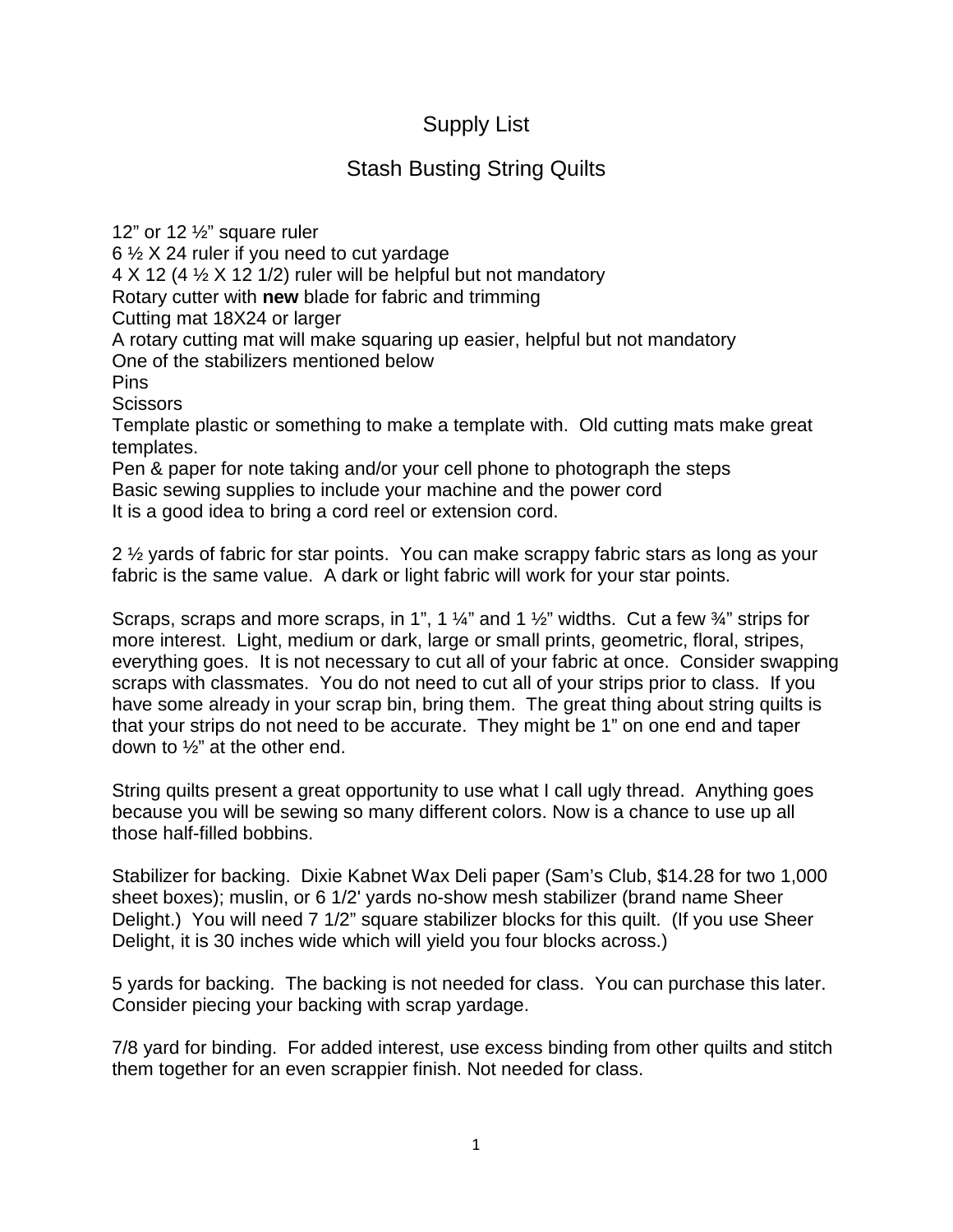I will provide the template for the star points. Recommend you re-cut this with template plastic.

If you sew on paper stabilizer this will dull your needle more quickly. It is a good idea to use a larger needle and change it frequently.

Pluses and minuses of different stabilizers. Paper backings need to be removed from your quilt top at some point. This is a very inexpensive way to foundation piece string quilts but it can be time consuming and the paper will make a lot of 'dust' when you remove it. Muslin is a good choice but it will add extra weight to your top. If you use muslin, suggest you wash it first to preclude any future issues with shrinkage. I currently use and recommend Sheer Delight (Approx \$3.00 per yard). It doesn't need to be removed or add extra weight. Fusibles and interfacings are not recommended as stabilizers. Try different products and use what you like.

One Loose Thread and Pieces & Patches Quilt Shop stock Sheer Delight. Contact Joyce Greer by email 630P@Bellsouth.net or by phone 803/776-5801 to order from One Loose Thread or Pieces & Patches by phone 803/359-3442 or email Shirley.piecesandpatches@gmail.com. If you order from Joyce Greer, I can bring your order to class and save the mailing expense.



Version One 72X84